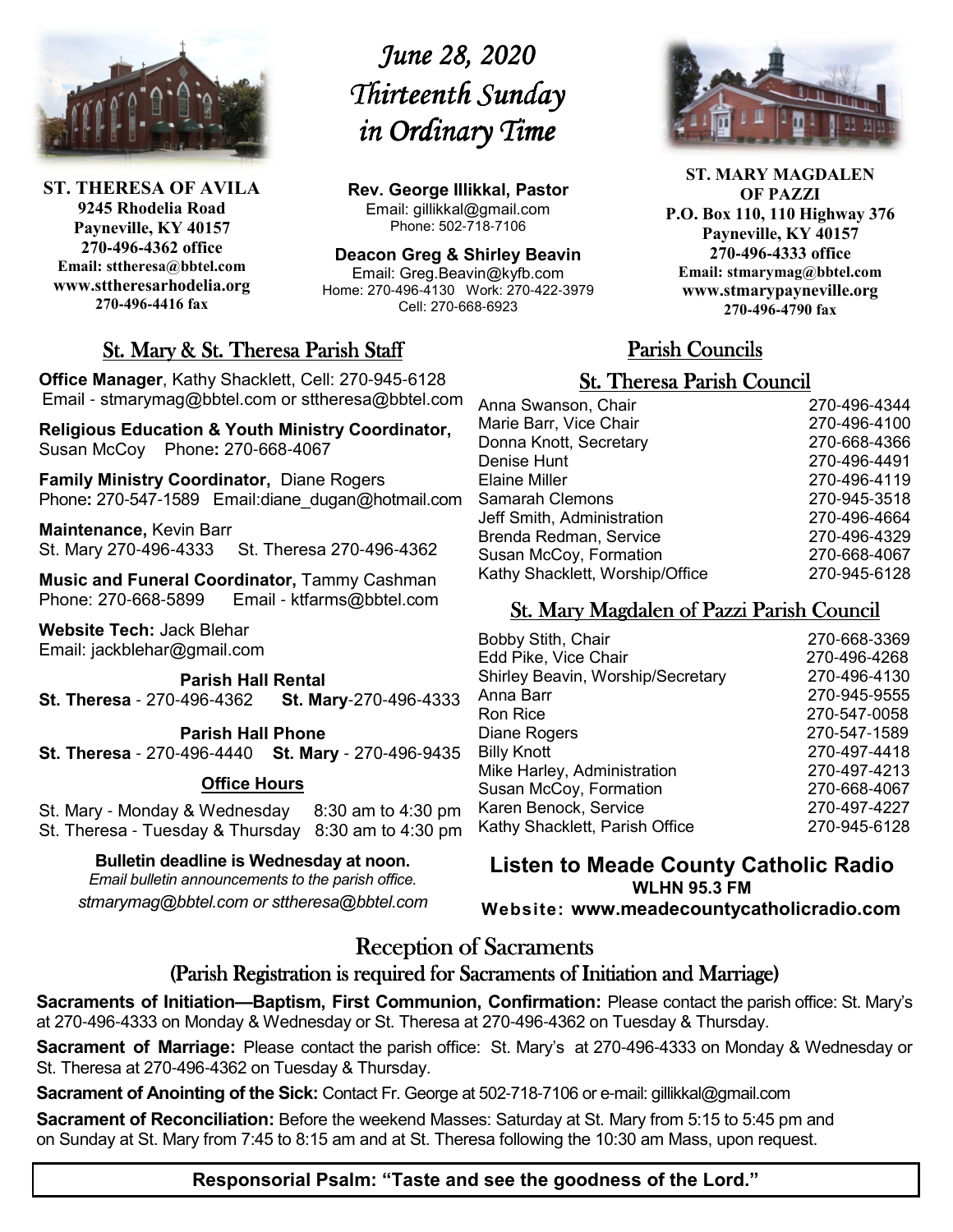#### **Ministers for June 27th & 28th at St. Mary**

**Lectors**

#### **Sun 8:30 am volunteer**

#### **Eucharistic Ministers**

| At this time we will not be scheduling                                           |
|----------------------------------------------------------------------------------|
| Eucharistic Ministers or Altar Servers.                                          |
| We are asked not to have Children's                                              |
| Church until further notice. The weekly                                          |
| worksheets used for Children's Church<br>are available in the back of church for |
| the children to take home.                                                       |
|                                                                                  |

**Fatima Statue** 

June 28 - Alliene Stull

July 5 - Mark & Patty Stull

#### **St. Mary Friday Bingo July 3, 2020**



There will be no Bingo on July 3, 2020



#### Weekend Mass Schedule

**Saturday, 6:00 pm at St. Mary** (January through June) 6:00 pm at St. Theresa (July through December)

**Sunday, 8:30 am at St. Mary Sunday, 10:30 am at St. Theresa**

# **Ministers for July 4th & 5th at St. Theresa**

**Lectors Sat 6:00 pm Sun 10:30 am** volunteer

#### **Eucharistic Ministers**

**Sat 6:00 pm Sun 10:30 am**

**Altar Servers Sat 6:00 pm**

**Sun 10:30 am** 

**Gift Bearers Sat 6:00 pm Sun 10:30 am**  At this time we will not be scheduling Eucharistic Ministers or Altar Servers.

We are asked not to have Children's Church until further notice. The weekly worksheets used for Children's Church are available in the back of church for the children to take home.

# **Fatima Statue**



 June 28 - Ralph & Elaine Miller July 5 - Ralph & Elaine Miller

Sign up sheet is in vestibule at St. Theresa. Sign up now to have her in your home.

# **St. Mary Magdalen of Pazzi Church Mass Intentions for the Week**

Monday8:30 a.m. George Weick + Wednesday 6:30 p.m. Harold Mattingly + **Sunday 8:30 a.m.** Ronnie Greenwell +

# **St. Theresa Church Mass Intentions for the Week**

Tuesday 8:30 a.m. Lawrence Pike, Ralph, Margaret & Wade Kullman + Thursday 8:30 a.m. Louis Manning + **Saturday 6:00 p.m.** St. Mary & St. Theresa Parishioners **Sunday 10:30 a.m.** Donnie Elder +

# Stewardship of Treasure

| <b>St. Mary Weekly goal</b>           | 3,200.00 |
|---------------------------------------|----------|
| June 21st collection                  | 4,156.00 |
| <b>OVER/UNDER minimum weekly goal</b> | 956.00   |
| <b>Improvement Fund</b>               | 75.00    |
| <b>Cemetery Fund</b>                  | 10.00    |
| <b>St. Theresa Weekly Goal</b>        | 2,350.00 |
| June 21st collection                  | 2,876.82 |
| <b>OVER/UNDER minimum weekly goal</b> | 526.82   |
| <b>Improvement Fund</b>               | 40.00    |

*Thank you for your stewardship sacrifice… it IS appreciated!*

# What's Happening this Week

**Sunday, June 28th** *8:30 am Mass at St. Mary 10:30 am Mass at St. Theresa*

**Monday, June 29th** *8:30 am Mass at St. Mary 9am*-*1pm & 5*-*9 pm Eucharistic Adoration at St. Mary*

**Tuesday, June 30th**

*8:30 am Mass at St. Theresa*

*7:00 pm St. Mary Finance Council Meeting at St. Mary 8:00 pm St. Theresa Finance Council Meeting at St. Mary*

**Wednesday, July 1st** *6:30 pm Mass at St. Mary*

**Thursday, July 2nd** *8:30 am Mass at St. Theresa*

**Saturday, July 4th** *7:30 am Men's Prayer Group at St. Mary Gathering Space 6:00 pm Mass at St. Theresa*

**Sunday, July 5th** *8:30 am Mass at St. Mary 10:30 am Mass at St. Theresa*

### Saturday Vigil Mass Change

Beginning next Saturday, July 4th, the 6:00 p.m. Saturday evening Mass will be at St. Theresa through December.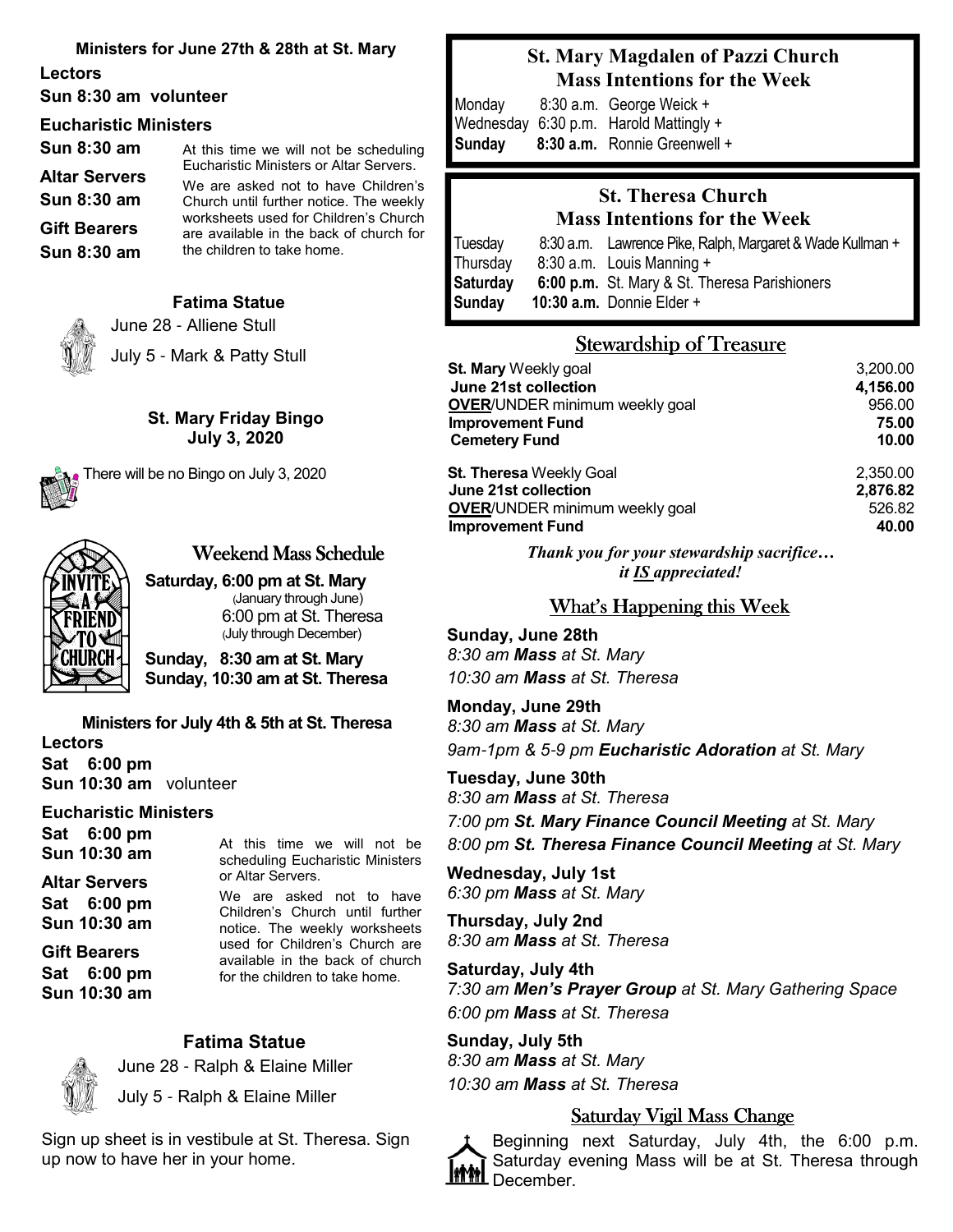### Finance Council Meetings

30th at 7:00 p.m. in St. Mary Gathering Space.

June 30th at 8:00 p.m. in St. Mary Gathering Space.

### Latest Info Concerning Liturgies

Archbishop Kurtz has issued a dispensation from the Workshops. The next ones scheduled are: obligation to attend Mass on Sundays and Holy Days until **June 29 -** 6:30 p.m. **Holy Spirit**, Dining Commons, 3345 further notice. Anyone who is sick or living with someone who Lexington Road, Louisville, KY 40206, (limited to 50) is sick should stay home, as should anyone who feels **June 30** - 6:30 p.m. **St. Albert the Great**, Parish Life Center, vulnerable. During the initial period of reopening, all 1395 Girard Drive, Louisville, KY 40222 (limited to 50) parishioners are asked to wear a mask or face covering when **July 9** - 6:30 p.m. **St. Gabriel**, Gymnasium, 5505 Bardstown attending Mass. Masks can be removed while receiving Road, Louisville, KY 40291 (limited to 100) communion. Everyone is asked to wash their hands **July 13** - 6:30 p.m. **Holy Spirit**, Dining Commons, 3345 thoroughly before coming to Mass and after using the Lexington Road, Louisville, KY 40206, (limited to 100) restroom. To allow for social distancing, every other pew will be **July 14** - 6:30 p.m. **St. Albert the Great**, Parish Life Center, blocked off. One family unit may gather in each pew. Others 1395 Girard Drive, Louisville, KY 40222 (limited to 100) are asked to stay minimum of six feet apart. Seating will be **July 16** - 6:30 p.m. **Holy Spirit**, Dining Commons, 3345 limited but with the Gathering Space at St. Mary and the Choir Lexington Road, Louisville, KY 40206, (limited to 100) Loft at St. Theresa we are hoping to accommodate everyone.

Sacraments - For all sacramental celebrations, the use of Bardstown Road, Louisville, KY 40291 (limited to 100) masks is encouraged, both for participants and ministers. Social **Please note: Masks are required.** Participants must wear a distancing guidelines should be observed wherever possible. mask for entry into the training. Masks will be available if you Receptions, group photos, and other social gatherings that don't have one. might normally follow sacramental celebrations should be For the latest schedule of training or for more information, go to: postponed until social distancing guidelines are relaxed. Call the https://www.archlou.org/about-the-archdiocese/archdiocesanoffice or Father George to schedule a Baptism, Confession, or policies-guidelines-and-handbooks/restoringtrust/safe/ Anointing of the Sick.

**First Communions** - First Communion Day will be on Sunday, July 12th at the 8:30 a.m. Mass at St. Mary and on Sunday, July 26th at the 10:30 a.m. Mass at St. Theresa.

**Confirmation** - Archbishop Kurtz has rescheduled Confirmation at St. Mary for Wednesday, November 11, 2020 at 7:00 p.m.

### Children's Church - Volunteers Needed

While we are not able to have Children's Church at this time, we would like to prepare for when the pandemic is over and Our June show will feature Fr. Ron Knott. Home parish we can resume activities such as Children's Church. More of St. Theresa of Avila. The title of the show is "Born to volunteers are needed for Children's Church at St. Theresa & be a Priest." St. Mary Churches during the weekend Masses. Volunteers have a full-color lesson sheet available that explains the Sunday Gospel to pre-school through 2nd grade children that includes age-appropriate games and activities to make teaching fun. Volunteers will have to attend a Safe Environment Training and get a background check. If you are interested in helping with Children's Church, please contact Susan McCoy.

### Children's Church Worksheets

Even though we are unable to have Children's Church at this time because of COVID-19, we

would still like to offer the worksheets for the children of our parishes to take home and enjoy with their families. The worksheets "Explaining God's Word" are available in the Gathering Space/vestibule of our churches.

### **Safe Environment Training**

St. Mary Finance Council will meet on Tuesday, June The Archdiocese of Louisville is committed to ensuring that St. Theresa Finance Council will meet on Tuesday, church sponsored activities can do so in the safest and most We are now having Mass back on the regular Mass schedule. participate in one of the 2-hour Safe Environment Training children and youth who worship, study or participate in secure setting possible. In an effort to fulfill this commitment, all employees or volunteers who have contact with children or youth (18 and under) for ANY lengthy of time are required to

**July 30** - 6:30 p.m. **St. Gabriel**, Gymnasium, 5505

### **Discussions**

**Meade County Catholic Radio**-**WLHN 95.3 FM** has a local talk show **"Discussions"** featuring a different guest each month. Tune in and listen! The show airs six days a week:

 **5:00 p.m. on Mondays & Fridays 9:00 a.m. on Tuesdays and Thursdays 11:00 a.m. on Wednesdays & Saturday**

Our July show will feature Lori Tipple, with Clarity Solutions, who offer alternatives to abortion and support services to those facing unexpected pregnancies.

**Please note:** All of the previous guest speakers on the Discussions shows can be found on You Tube the month following their radio presentation. Search Meade County Catholic Radio and the monthly guests can be found.

## Food Drive Next Weekend

### **Requested for July: Bagged Cereal and Oatmeal**



Food & grocery items are collected each month for the Meade County Food Pantry. Any donation of food and groceries are needed and very much appreciated. Please check the dates to make sure the food has not expired.